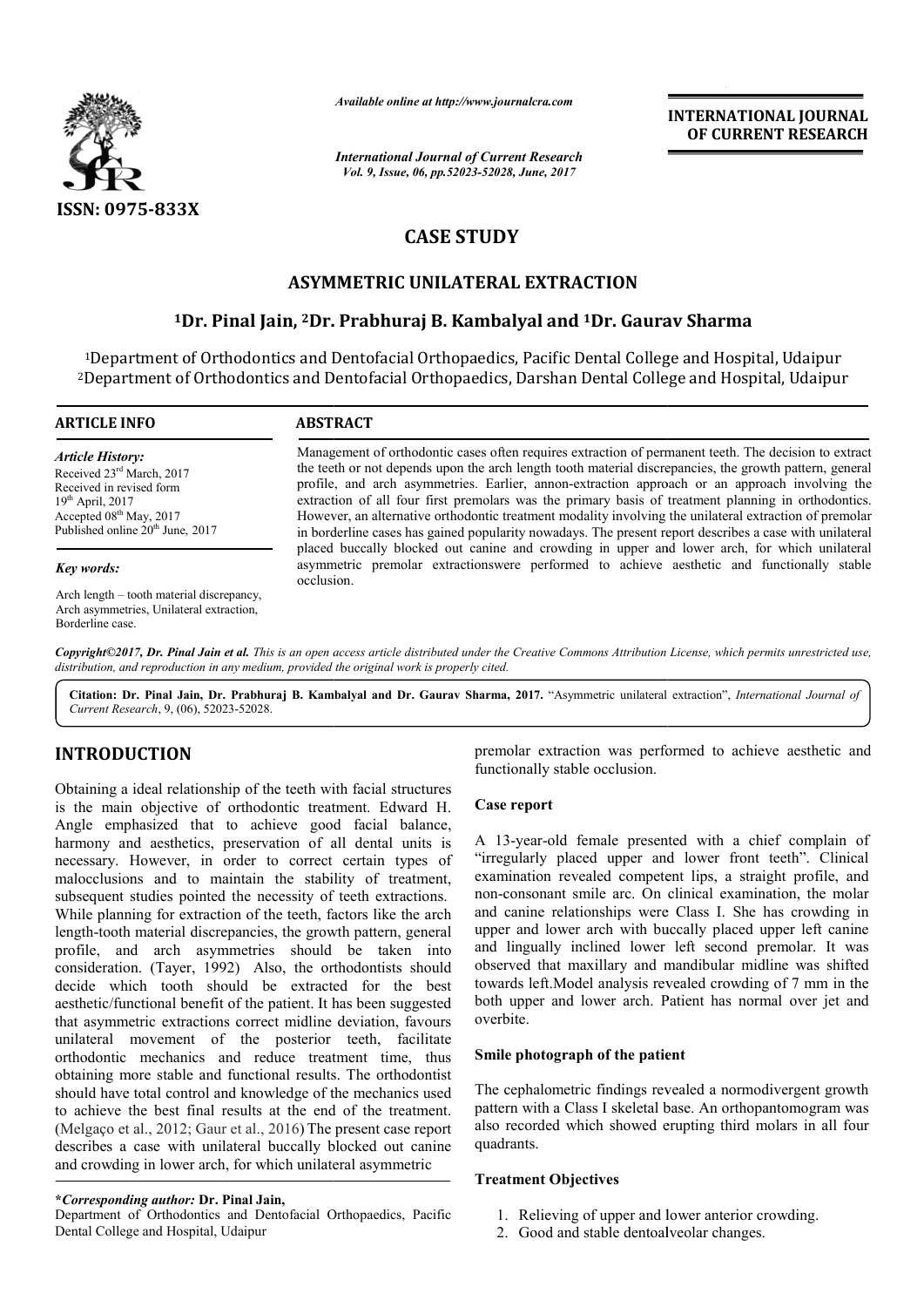- 3. Maintenance of class I canine and molar relation.
- 4. To achieve ideal over jet and overbite.
- 5. Maintenance of good profile.

• Initial alignment was done using 0.014 NiTi wire without involving the blocked out canine into the continuous wire and givinglight tractional force to highly placed canine.







**Pretreatment extra oral and intra oral photographs of the patient**



#### **Smile photograph of the patient**

#### **Treatment Plan**

On considering the diagnostic criteria, we planned to go with fixed mechanotherapy with unilateral asymmetric extraction of first premolar in upper arch (24) and second premolar in lower arch (35) and Proximal stripping on right side in both upper and lower arch was planned with alignment of dentition into the arches and correction of crowding in upper and lower arch.

## **Treatment Progress**

 Preadjusted edgewise MBT.022 slot brackets were bonded in both arches.

- Anchorage reinforcement with transapalatal arch in upper and lingual arch in lower.
- After the canine was brought into arch 0.018 NiTi was placed followed by 0.018" stainless steel and leveling was done with 0.019"×0.025" NiTi.
- $\bullet$  0.019" $\times$ 0.025" stainless steel was placed in the upper and lower arch for torque expression and closure of spaces.
- Second order bend was given for 11,12 and 21 on 0.016" x 0.022" SS wire for correcting tooth angulation.
- Settling of occlusion was done on 0.014 SS wire and M elastics with a tail.
- Total treatment duration of the patient was 18 months.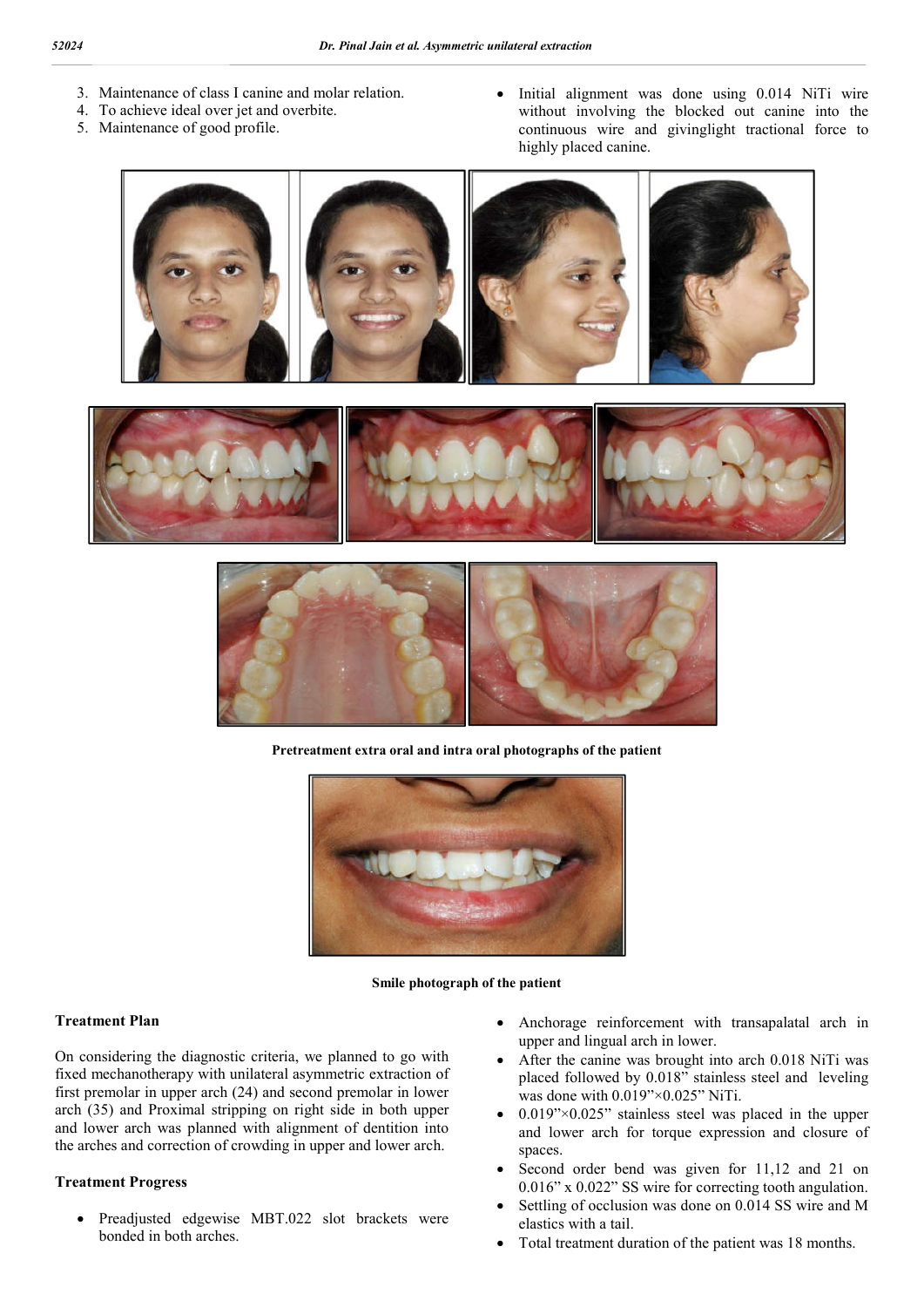

**Pre treatment radiographs (Lateral Cephalogram and OPG) of the patient** 





**After initial alignment and leveling**





**Space closure done on 19\*25 SS in upper and 0.018 SS lower arch**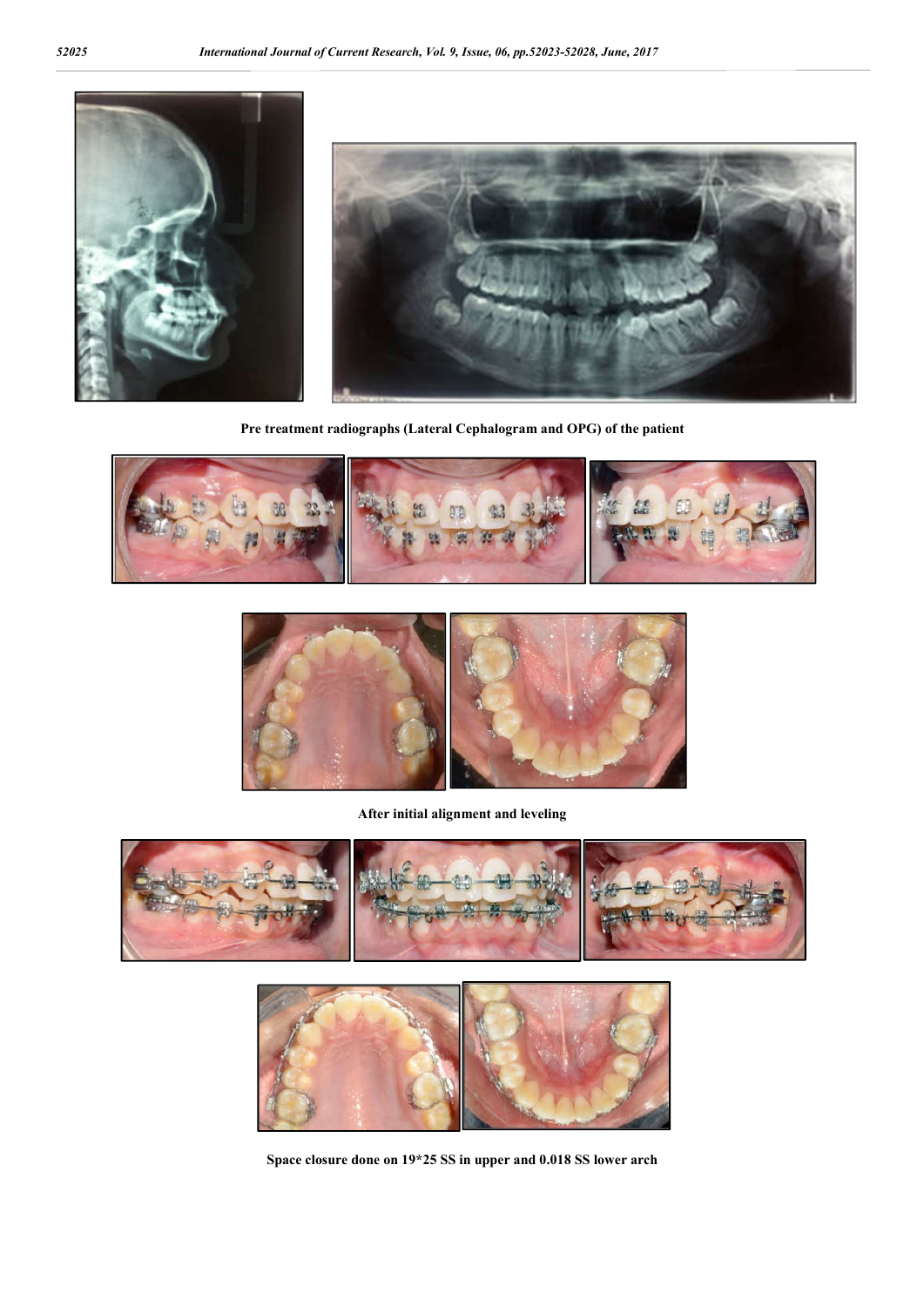



**Repositioning was done for 11,21 and 12**







**Finishing stage**



**Smile photograph of the patient**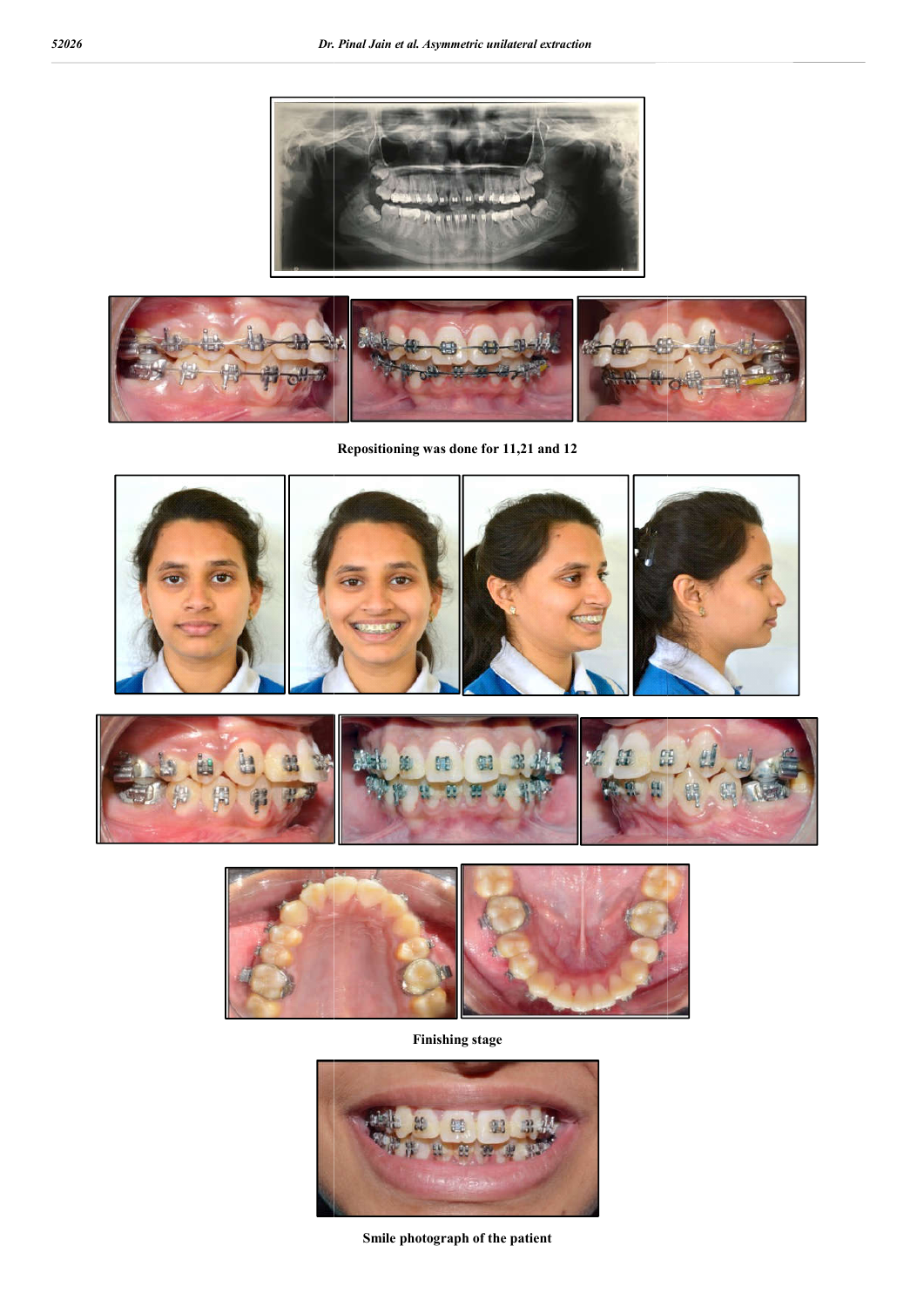

**Settling (0.014 ss upper and lower arch with M with a tail elastics)**

















**Post treatment**



**Post treatment (lateral cephalogram and OPG)**